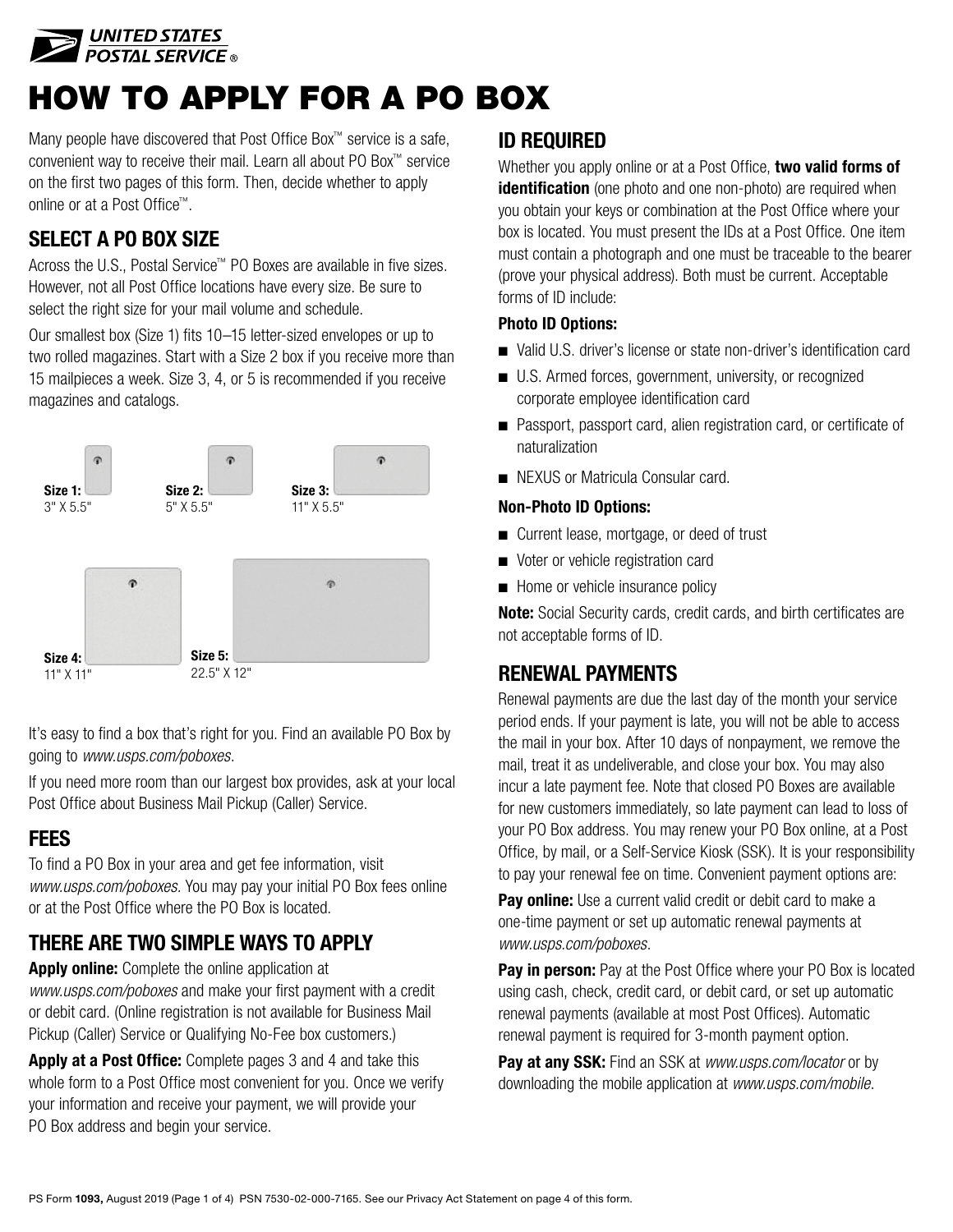Pay by mail: Send a check or money order along with the PO Box number (payable to "U.S. Postal Service") to the postmaster, city, state, and ZIP Code™ where your PO Box is located. Payments by mail must be received by the due date. (Do not send cash by mail.)

#### TERMS OF SERVICE

The terms of service are defined exclusively by postal regulations. You may not use PO Box service just to avoid paying forwarding charges or for any purpose prohibited by law or Postal Service regulations. We will immediately terminate PO Box service if used for any unlawful purpose. PO Box service may be provided to minors (unless parents or guardians submit a written objection to the postmaster).

# UPDATING YOUR INFORMATION

The information on your PS Form 1093 must always be current. As soon as any information changes (such as your street address, telephone number, or email address), you are responsible for updating the information. Failure to update your information may result in termination of service. We keep the form on file at the Post Office where you use the service.

### ACCUMULATED MAIL

We encourage you to empty your box regularly. You can make a special arrangement with the postmaster if you are not able to pick up your mail. Complete PS Form 8076, *Authorization to Hold Mail*, or create your request online at *[usps.com](http://usps.com)*, and we'll take care of it. Hold Mail orders are good for only 30 days. If the volume of your incoming mail repeatedly exceeds the capacity of the box you are using, we may require that you use (Caller) Service, change to a larger box (and pay the applicable fees), or apply for one or more additional boxes. Your service may also be suspended. You may also request **Premium** Forwarding Service<sup>®</sup> to have your mail shipped to you by Priority Mail® service once a week for a fee.

#### CHANGE OF ADDRESS

If you choose to discontinue your PO Box service, please complete a change of address form found in the Mover's Guide® available by request from our retail associates or on our website at *[www.usps.com/moversguide](http://www.usps.com/moversguide)*. If you use the change of address form, give it to a retail associate or your letter carrier. You may also mail the form to your Post Office. File change of address orders as follows:

No-Fee PO Boxes: The PO Box customer or any other person listed on the PS Form 1093 may file an individual change of address order. Only the box customer may file a change of address order for an entire family.

All other PO Boxes: Only the box customer who signs the PS Form 1093 may file change of address orders. Forwarding of mail for other persons receiving mail at the box is the responsibility of the box customer.

# PO BOX KEYS

Two keys are issued for key-type PO Boxes. An access code is provided for combination lock-type PO Boxes. At most locations, a refundable deposit is required for each key. If needed, you can obtain additional keys (and pay the applicable fee and deposit). Whenever your box service terminates, return all keys to the Postal Service for a refund of the deposit. Customers must not duplicate PO Box keys.

## PO BOX REFUNDS

Once you have begun using your PO Box, you may request a refund at the Post Office where your box is located. Fees are refunded as follows:

3-Month Payments (automatic renewal required): No refunds

#### 6-Month Payments:

Within the first 3 months  $-$  1/2 the fee paid After 3 months – no refunds

#### 12-Month Payments:

Within the first 3 months  $-$  34 the fee paid Within the first 6 months  $-$  1/2 the fee paid Within the first 9 months  $-$  ¼ the fee paid After 9 months – no refunds

### BOX SERVICE ADDRESS

We deliver to your PO Box address as printed on your mail, so be sure to provide correct and current address information to your correspondents.

Your PO Box number should appear on a separate line, followed by the Post Office's city, state, and ZIP+4<sup>®</sup>. When we assign your box number, we will provide the corresponding ZIP+4 code.







#### HOW TO USE THE COMBINATION LOCK

- 1. Clear the dial by turning  $RIGHT$  three times and stop on  $\sqrt{2}$
- 2. Turn LEFT and stop the second time around on
- 3. Turn **RIGHT** and stop on
- 4. Turn the latch key LEFT to open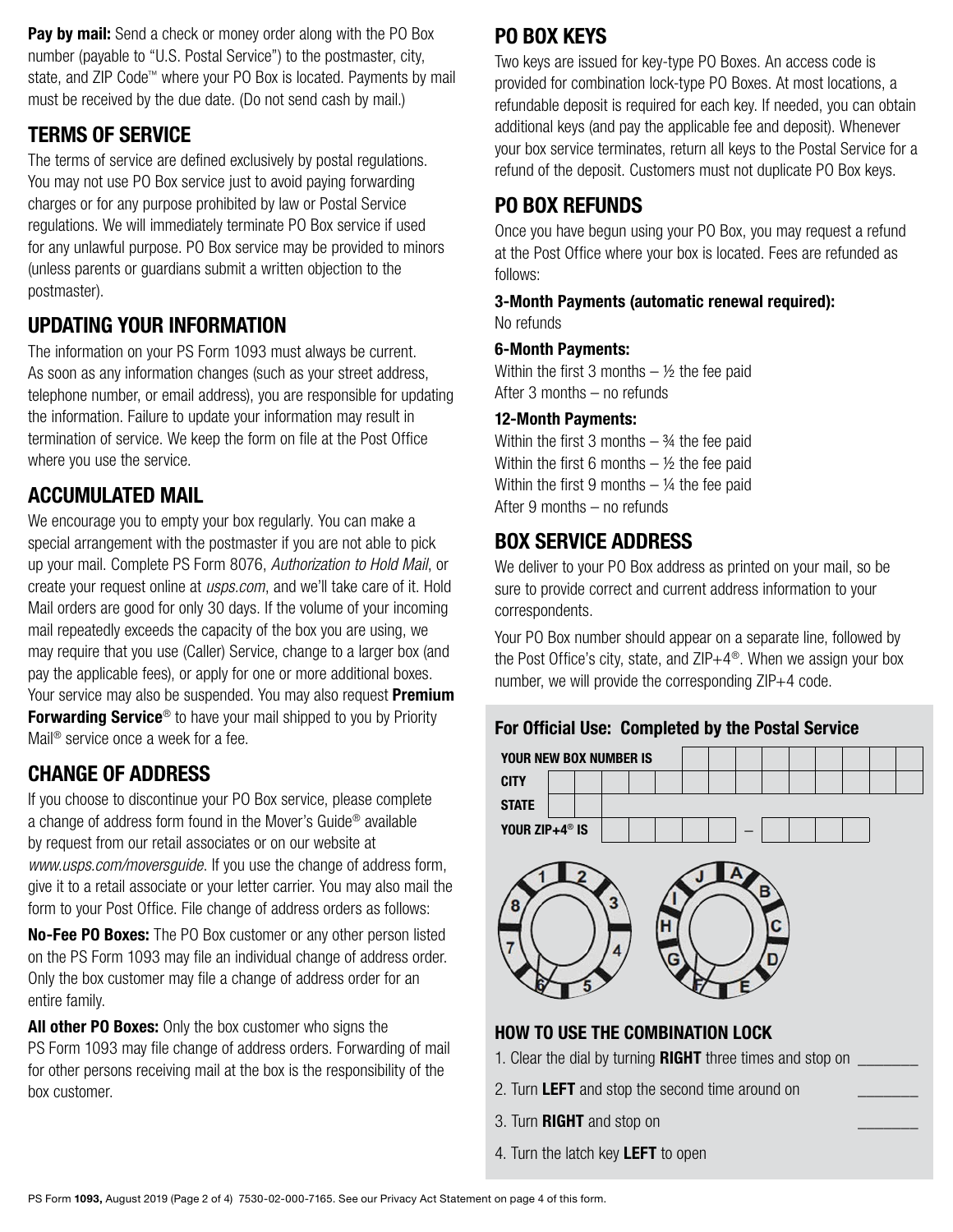| Application for Post Office Box™ Service<br>Fill out all non-shaded fields, and take this application to the Post Office™.                                                                                                                                                                                                                                                                                                                                                                                                                                                                                                                                                                                                                                                                                                                                                                                                                                                                                                                                                                                                                                                                                                                                                                                                                                                                                                                                                                                                                                                                                                                                                                                                                                                                                                                                                                                                                                                                                                                                                                                                                                                                                                                                                                                                                                                                         |                |                                                  |                  |                                         |                        |                 |  |
|----------------------------------------------------------------------------------------------------------------------------------------------------------------------------------------------------------------------------------------------------------------------------------------------------------------------------------------------------------------------------------------------------------------------------------------------------------------------------------------------------------------------------------------------------------------------------------------------------------------------------------------------------------------------------------------------------------------------------------------------------------------------------------------------------------------------------------------------------------------------------------------------------------------------------------------------------------------------------------------------------------------------------------------------------------------------------------------------------------------------------------------------------------------------------------------------------------------------------------------------------------------------------------------------------------------------------------------------------------------------------------------------------------------------------------------------------------------------------------------------------------------------------------------------------------------------------------------------------------------------------------------------------------------------------------------------------------------------------------------------------------------------------------------------------------------------------------------------------------------------------------------------------------------------------------------------------------------------------------------------------------------------------------------------------------------------------------------------------------------------------------------------------------------------------------------------------------------------------------------------------------------------------------------------------------------------------------------------------------------------------------------------------|----------------|--------------------------------------------------|------------------|-----------------------------------------|------------------------|-----------------|--|
| 1. This service is for (Required selection):<br>□ Business/Organization Use<br>Residential/Personal Use                                                                                                                                                                                                                                                                                                                                                                                                                                                                                                                                                                                                                                                                                                                                                                                                                                                                                                                                                                                                                                                                                                                                                                                                                                                                                                                                                                                                                                                                                                                                                                                                                                                                                                                                                                                                                                                                                                                                                                                                                                                                                                                                                                                                                                                                                            |                |                                                  |                  |                                         |                        |                 |  |
| Name of Business/Organization (if applicable):<br>2.                                                                                                                                                                                                                                                                                                                                                                                                                                                                                                                                                                                                                                                                                                                                                                                                                                                                                                                                                                                                                                                                                                                                                                                                                                                                                                                                                                                                                                                                                                                                                                                                                                                                                                                                                                                                                                                                                                                                                                                                                                                                                                                                                                                                                                                                                                                                               |                |                                                  |                  |                                         |                        |                 |  |
| 3.<br>Name of Person Applying (Last, First, MI - include title if representing a business/organization):                                                                                                                                                                                                                                                                                                                                                                                                                                                                                                                                                                                                                                                                                                                                                                                                                                                                                                                                                                                                                                                                                                                                                                                                                                                                                                                                                                                                                                                                                                                                                                                                                                                                                                                                                                                                                                                                                                                                                                                                                                                                                                                                                                                                                                                                                           |                |                                                  |                  |                                         |                        |                 |  |
|                                                                                                                                                                                                                                                                                                                                                                                                                                                                                                                                                                                                                                                                                                                                                                                                                                                                                                                                                                                                                                                                                                                                                                                                                                                                                                                                                                                                                                                                                                                                                                                                                                                                                                                                                                                                                                                                                                                                                                                                                                                                                                                                                                                                                                                                                                                                                                                                    |                |                                                  |                  |                                         |                        | Verify initials |  |
| 4.                                                                                                                                                                                                                                                                                                                                                                                                                                                                                                                                                                                                                                                                                                                                                                                                                                                                                                                                                                                                                                                                                                                                                                                                                                                                                                                                                                                                                                                                                                                                                                                                                                                                                                                                                                                                                                                                                                                                                                                                                                                                                                                                                                                                                                                                                                                                                                                                 |                |                                                  |                  |                                         |                        |                 |  |
|                                                                                                                                                                                                                                                                                                                                                                                                                                                                                                                                                                                                                                                                                                                                                                                                                                                                                                                                                                                                                                                                                                                                                                                                                                                                                                                                                                                                                                                                                                                                                                                                                                                                                                                                                                                                                                                                                                                                                                                                                                                                                                                                                                                                                                                                                                                                                                                                    |                |                                                  |                  |                                         |                        |                 |  |
|                                                                                                                                                                                                                                                                                                                                                                                                                                                                                                                                                                                                                                                                                                                                                                                                                                                                                                                                                                                                                                                                                                                                                                                                                                                                                                                                                                                                                                                                                                                                                                                                                                                                                                                                                                                                                                                                                                                                                                                                                                                                                                                                                                                                                                                                                                                                                                                                    |                |                                                  |                  |                                         |                        |                 |  |
| Telephone Number (Include Area Code)<br>5.                                                                                                                                                                                                                                                                                                                                                                                                                                                                                                                                                                                                                                                                                                                                                                                                                                                                                                                                                                                                                                                                                                                                                                                                                                                                                                                                                                                                                                                                                                                                                                                                                                                                                                                                                                                                                                                                                                                                                                                                                                                                                                                                                                                                                                                                                                                                                         |                |                                                  | 6. Email Address |                                         |                        |                 |  |
| Box Size(s) (Required) See page 1 for details<br>7.                                                                                                                                                                                                                                                                                                                                                                                                                                                                                                                                                                                                                                                                                                                                                                                                                                                                                                                                                                                                                                                                                                                                                                                                                                                                                                                                                                                                                                                                                                                                                                                                                                                                                                                                                                                                                                                                                                                                                                                                                                                                                                                                                                                                                                                                                                                                                | $\Box$ Size 1  | $\Box$ Size 2                                    | $\Box$ Size 3    | $\Box$ Size 4                           | $\Box$ Size 5          |                 |  |
| Applicant must select and enter the ID Number for two separate forms of valid identification listed below. You must present the IDs at a Post Office. One item must<br>8.                                                                                                                                                                                                                                                                                                                                                                                                                                                                                                                                                                                                                                                                                                                                                                                                                                                                                                                                                                                                                                                                                                                                                                                                                                                                                                                                                                                                                                                                                                                                                                                                                                                                                                                                                                                                                                                                                                                                                                                                                                                                                                                                                                                                                          |                |                                                  |                  |                                         |                        |                 |  |
| contain a photograph and one must be traceable to the bearer (prove your physical address). Both must be current.<br>Select one photo ID:<br>Select one non-photo ID:                                                                                                                                                                                                                                                                                                                                                                                                                                                                                                                                                                                                                                                                                                                                                                                                                                                                                                                                                                                                                                                                                                                                                                                                                                                                                                                                                                                                                                                                                                                                                                                                                                                                                                                                                                                                                                                                                                                                                                                                                                                                                                                                                                                                                              |                |                                                  |                  |                                         |                        |                 |  |
| $\Box$ Valid U.S. driver's license or state non-driver's ID card                                                                                                                                                                                                                                                                                                                                                                                                                                                                                                                                                                                                                                                                                                                                                                                                                                                                                                                                                                                                                                                                                                                                                                                                                                                                                                                                                                                                                                                                                                                                                                                                                                                                                                                                                                                                                                                                                                                                                                                                                                                                                                                                                                                                                                                                                                                                   |                | $\Box$ Current lease, mortgage, or deed of trust |                  |                                         |                        |                 |  |
| □ U.S. Armed forces, government, university, or recognized corporate employee ID                                                                                                                                                                                                                                                                                                                                                                                                                                                                                                                                                                                                                                                                                                                                                                                                                                                                                                                                                                                                                                                                                                                                                                                                                                                                                                                                                                                                                                                                                                                                                                                                                                                                                                                                                                                                                                                                                                                                                                                                                                                                                                                                                                                                                                                                                                                   |                | $\Box$ Voter or vehicle registration card        |                  |                                         |                        |                 |  |
| $\Box$ Passport, passport card, alien registration card, or certificate of naturalization                                                                                                                                                                                                                                                                                                                                                                                                                                                                                                                                                                                                                                                                                                                                                                                                                                                                                                                                                                                                                                                                                                                                                                                                                                                                                                                                                                                                                                                                                                                                                                                                                                                                                                                                                                                                                                                                                                                                                                                                                                                                                                                                                                                                                                                                                                          |                |                                                  |                  | $\Box$ Home or vehicle insurance policy |                        |                 |  |
| □ NEXUS or Matricular Consular card                                                                                                                                                                                                                                                                                                                                                                                                                                                                                                                                                                                                                                                                                                                                                                                                                                                                                                                                                                                                                                                                                                                                                                                                                                                                                                                                                                                                                                                                                                                                                                                                                                                                                                                                                                                                                                                                                                                                                                                                                                                                                                                                                                                                                                                                                                                                                                |                |                                                  |                  |                                         |                        |                 |  |
|                                                                                                                                                                                                                                                                                                                                                                                                                                                                                                                                                                                                                                                                                                                                                                                                                                                                                                                                                                                                                                                                                                                                                                                                                                                                                                                                                                                                                                                                                                                                                                                                                                                                                                                                                                                                                                                                                                                                                                                                                                                                                                                                                                                                                                                                                                                                                                                                    |                |                                                  |                  |                                         |                        |                 |  |
| Verify initials (For Post Office Use Only)                                                                                                                                                                                                                                                                                                                                                                                                                                                                                                                                                                                                                                                                                                                                                                                                                                                                                                                                                                                                                                                                                                                                                                                                                                                                                                                                                                                                                                                                                                                                                                                                                                                                                                                                                                                                                                                                                                                                                                                                                                                                                                                                                                                                                                                                                                                                                         |                |                                                  |                  |                                         |                        |                 |  |
| On the back of this form, list the name(s) of all individuals, including members of a business, who will be receiving mail at this (these) PO Box number(s).<br>9.                                                                                                                                                                                                                                                                                                                                                                                                                                                                                                                                                                                                                                                                                                                                                                                                                                                                                                                                                                                                                                                                                                                                                                                                                                                                                                                                                                                                                                                                                                                                                                                                                                                                                                                                                                                                                                                                                                                                                                                                                                                                                                                                                                                                                                 |                |                                                  |                  |                                         |                        |                 |  |
| 10. On the back of this form, list the names of the persons or representatives of the business/organization authorized to pick up mail addressed to this (these)<br>PO Box number(s).                                                                                                                                                                                                                                                                                                                                                                                                                                                                                                                                                                                                                                                                                                                                                                                                                                                                                                                                                                                                                                                                                                                                                                                                                                                                                                                                                                                                                                                                                                                                                                                                                                                                                                                                                                                                                                                                                                                                                                                                                                                                                                                                                                                                              |                |                                                  |                  |                                         |                        |                 |  |
| Optional Automatic Renewal Payment - Terms and Agreement (Required for 3-month payment option)<br>By initialing below and establishing automatic renewal payments at a Post Office, I hereby authorize the U.S. Postal Service® (USPS®) to charge my credit card for the amount of my designated box size per USPS<br>pricing on the scheduled interval I have selected (i.e., 3, 6, or 12 months). This charge could appear on my credit card statement as early as the 15th of the month prior to the due date. If I provided my email<br>address, I understand that I will receive email notification at least 10 days prior to the actual credit card charge. I will also receive a payment due notice in my PO Box before the payment due date. I understand<br>that I may cancel the automatic payment option any time after the initial application/payment process is complete during the business hours at the Post Office where my box is located. If I do not cancel by the<br>14th of the month prior to the next payment due date, I understand that the payment will be charged to my credit card. I understand that if the payment cannot be transacted due to incorrect or obsolete payment<br>information or the transaction would exceed the credit limit of the account, or the bank or credit card company rejects/returns the payment request, my PO Box may be closed and any mail received after closure<br>would be returned to the sender. If my PO Box is closed for nonpayment, I understand that I could be charged a late payment fee to reactivate my PO Box service. If there are any changes to my credit card number,<br>billing address, or expiration date, I agree to notify the Post Office where my box is located of these changes. I understand that this agreement will remain in effect until I or USPS terminates the PO Box service. The<br>USPS may receive updated credit card account information from the institution that issued the card identified for payment. If I decide to close my PO Box, I must visit the Post Office where my box is located during<br>business hours. (See the PO Box refund policy for information on refunds.) The USPS may terminate my participation under this automatic payment agreement in the event I provide incorrect, false, or fraudulent<br>account information or if I have any returned payment items. |                |                                                  |                  |                                         |                        |                 |  |
| <b>Customer Initials</b> __________ Billing Address (if different from address in 4 above):                                                                                                                                                                                                                                                                                                                                                                                                                                                                                                                                                                                                                                                                                                                                                                                                                                                                                                                                                                                                                                                                                                                                                                                                                                                                                                                                                                                                                                                                                                                                                                                                                                                                                                                                                                                                                                                                                                                                                                                                                                                                                                                                                                                                                                                                                                        |                |                                                  |                  |                                         |                        |                 |  |
|                                                                                                                                                                                                                                                                                                                                                                                                                                                                                                                                                                                                                                                                                                                                                                                                                                                                                                                                                                                                                                                                                                                                                                                                                                                                                                                                                                                                                                                                                                                                                                                                                                                                                                                                                                                                                                                                                                                                                                                                                                                                                                                                                                                                                                                                                                                                                                                                    |                |                                                  |                  |                                         |                        |                 |  |
|                                                                                                                                                                                                                                                                                                                                                                                                                                                                                                                                                                                                                                                                                                                                                                                                                                                                                                                                                                                                                                                                                                                                                                                                                                                                                                                                                                                                                                                                                                                                                                                                                                                                                                                                                                                                                                                                                                                                                                                                                                                                                                                                                                                                                                                                                                                                                                                                    |                |                                                  |                  |                                         |                        |                 |  |
| <b>Application Date</b>                                                                                                                                                                                                                                                                                                                                                                                                                                                                                                                                                                                                                                                                                                                                                                                                                                                                                                                                                                                                                                                                                                                                                                                                                                                                                                                                                                                                                                                                                                                                                                                                                                                                                                                                                                                                                                                                                                                                                                                                                                                                                                                                                                                                                                                                                                                                                                            | Number of Keys | Customer Eligible for No-Fee Service             |                  |                                         |                        |                 |  |
|                                                                                                                                                                                                                                                                                                                                                                                                                                                                                                                                                                                                                                                                                                                                                                                                                                                                                                                                                                                                                                                                                                                                                                                                                                                                                                                                                                                                                                                                                                                                                                                                                                                                                                                                                                                                                                                                                                                                                                                                                                                                                                                                                                                                                                                                                                                                                                                                    | Issued         | $\Box$ No<br>$\Box$ Yes                          |                  |                                         |                        |                 |  |
| Signature of Applicant (Same as item 3) I certify that all information furnished on this form is accurate,<br>truthful, and complete. I understand that anyone who furnishes false or misleading information on this form<br>or omits information requested on this form may be subject to criminal and/or civil penalties, including<br>fines and imprisonment.                                                                                                                                                                                                                                                                                                                                                                                                                                                                                                                                                                                                                                                                                                                                                                                                                                                                                                                                                                                                                                                                                                                                                                                                                                                                                                                                                                                                                                                                                                                                                                                                                                                                                                                                                                                                                                                                                                                                                                                                                                   |                |                                                  |                  |                                         | Post Office Date Stamp |                 |  |